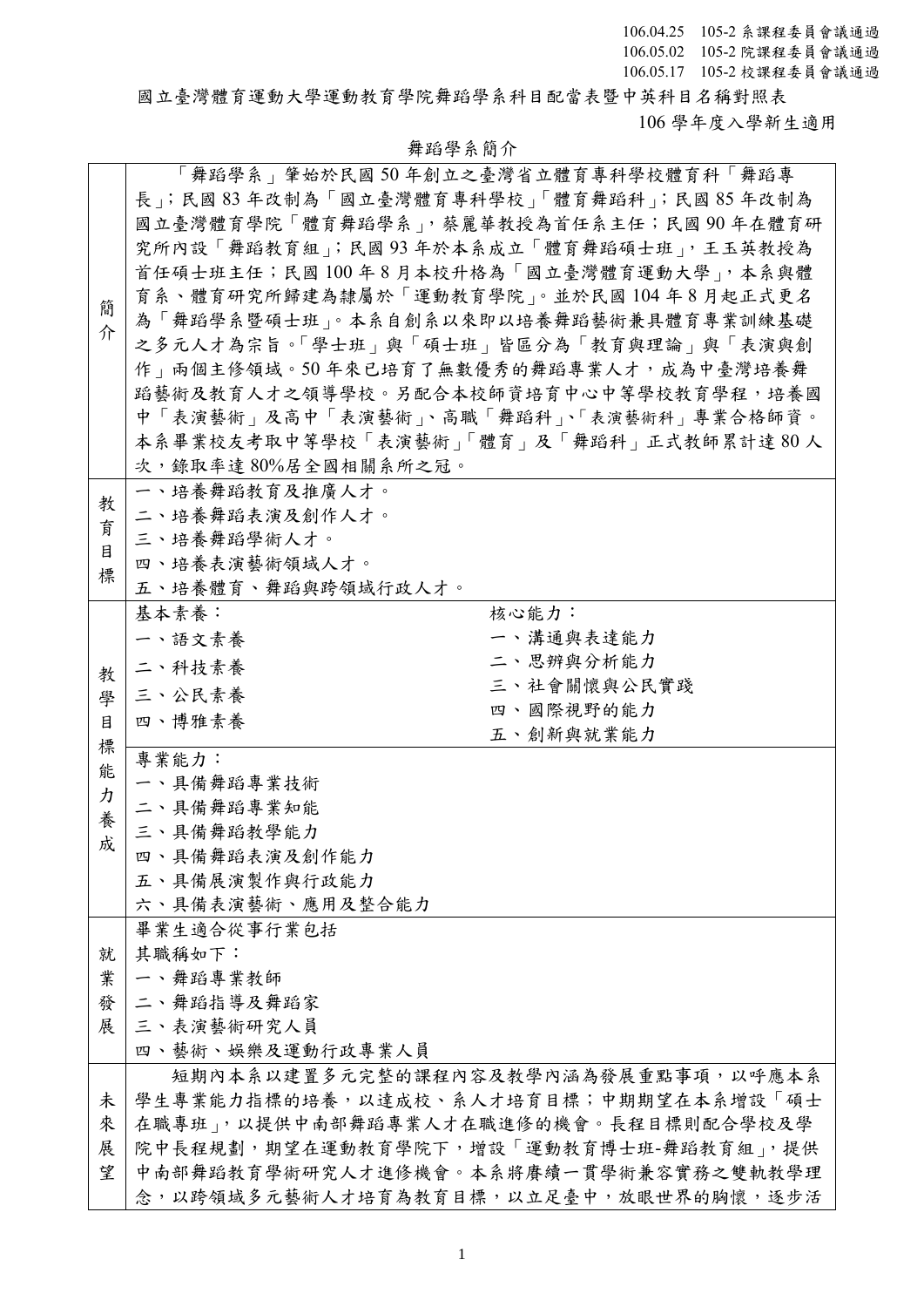絡大臺中地區藝文展演活動,並將人文藝術發展成果回饋在地,善盡人文藝術教育的 社會責任。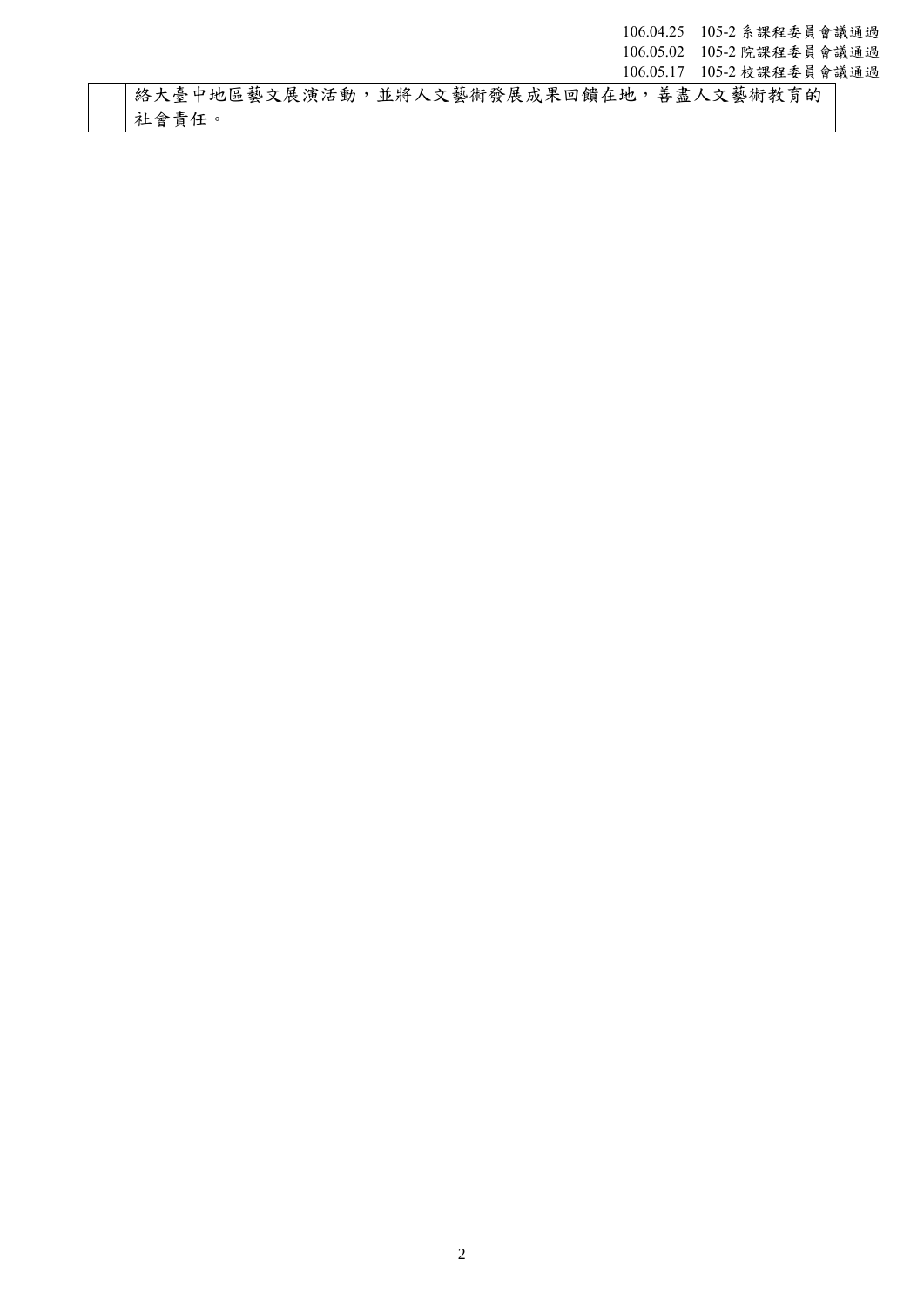## 106 學年度舞蹈學系四年制課程配當總表

共計 132 學分

|                      |                  | 第一學年<br>第二學年   |                  |                |                  |                                |                              |                  | 第三學年             |                |                  | 第四學年           | 合計             |                |                   |                |                  |                |                                       |
|----------------------|------------------|----------------|------------------|----------------|------------------|--------------------------------|------------------------------|------------------|------------------|----------------|------------------|----------------|----------------|----------------|-------------------|----------------|------------------|----------------|---------------------------------------|
|                      |                  | 上              |                  | 下              |                  |                                | 上                            |                  | 下                | 上              |                  | F              |                | 上              |                   |                | $\top$           |                |                                       |
|                      |                  | 學<br>分         | 小<br>時           | 學<br>分         | 小<br>時           | 學<br>分                         | 小時                           | 學<br>分           | 小時               | 學<br>分         | 小<br>時           | 學<br>分         | 小<br>時         | 學<br>分         | 小<br>時            | 學<br>分         | 小<br>時           | 學分             | 小時                                    |
| 通                    | 學<br>必           | 5              | 6                | 5              | 6                | $0 - 2$                        | $0 - 2$                      | $0 - 2$          | $0 - 2$          | $\overline{0}$ | $\overline{0}$   | $\overline{0}$ | $\theta$       | $\overline{0}$ | $\theta$          | $\mathbf{0}$   | $\mathbf{0}$     | 12             | 14                                    |
|                      | 學<br>選           | $\overline{0}$ | $\boldsymbol{0}$ | $\overline{0}$ | $\overline{0}$   | 8                              | 8                            | 8                | 8                | $\overline{0}$ | $\overline{0}$   | $\overline{0}$ | $\overline{0}$ | $\Omega$       | $\overline{0}$    | $\overline{0}$ | $\boldsymbol{0}$ | 16             | 16                                    |
| 識共同科                 | 全<br>民<br>國<br>防 | $\mathbf{0}$   | $\overline{2}$   | $\overline{0}$ | $\overline{2}$   | $\overline{0}$                 | $\boldsymbol{0}$             | $\mathbf{0}$     | $\overline{0}$   | $\overline{0}$ | $\theta$         | $\mathbf{0}$   | $\theta$       | $\overline{0}$ | $\theta$          | $\mathbf{0}$   | $\boldsymbol{0}$ | $\mathbf{0}$   | $\overline{4}$                        |
| 校<br>訂               | 學<br>必           | $\overline{2}$ | $\overline{2}$   | $\overline{2}$ | $\overline{2}$   | $\mathbf{0}$                   | $\boldsymbol{0}$             | $\mathbf{0}$     | $\boldsymbol{0}$ | $\overline{0}$ | $\boldsymbol{0}$ | $\overline{0}$ | $\overline{0}$ | $\overline{2}$ | $\overline{2}$    | $\overline{0}$ | $\overline{0}$   | 6              | 6                                     |
| 科<br>目               | 術<br>必           | $\mathbf{1}$   | $\overline{2}$   | $\mathbf{1}$   | $\overline{2}$   | $\overline{0}$                 | $\boldsymbol{0}$             | $\overline{0}$   | $\overline{0}$   | $\overline{0}$ | $\overline{0}$   | $\overline{0}$ | $\overline{0}$ | $\overline{0}$ | $\overline{0}$    | $\overline{0}$ | $\overline{0}$   | $\overline{2}$ | $\overline{4}$                        |
| 專業                   | 學<br>必           | $\overline{2}$ | $\overline{2}$   | $\mathbf{0}$   | $\boldsymbol{0}$ | $\overline{4}$                 | $\overline{4}$               | $\overline{2}$   | $\overline{2}$   | $\overline{4}$ | $\overline{4}$   | $\overline{4}$ | $\overline{4}$ | $\mathbf{0}$   | $\theta$          | $\mathbf{0}$   | $\boldsymbol{0}$ | 16             | 16                                    |
| 核<br>$\ddot{\omega}$ | 術<br>必           |                |                  |                |                  | $9(1)$  20  $9(1)$  20  $8(1)$ | $16(2)$ 8(1) 16(2) 4(1) 8(2) |                  |                  |                |                  | 4(1)           | 8(2)           | 3(1)           |                   |                |                  |                | (6(2)   3(1)   6(2)   48(8)   100(12) |
| 系<br>訂               | 學<br>選           | $\mathbf{0}$   | $\boldsymbol{0}$ | $\mathbf{0}$   | $\overline{0}$   | $\boldsymbol{0}$               | $\boldsymbol{0}$             | $\boldsymbol{0}$ | $\overline{0}$   | $2 - 4$        | $2 - 4$          | $2 - 4$        | $2 - 4$        | $2 - 4$        | $2-4$ $2-4$ $2-4$ |                |                  | 8-16           | $8-16$                                |
| 科<br>目               | 術<br>選           | $\overline{0}$ | $\overline{0}$   | $\mathbf{0}$   | $\boldsymbol{0}$ | $\overline{0}$                 | $\boldsymbol{0}$             | $\mathbf{0}$     | $\boldsymbol{0}$ | $2 - 3$        | $4 - 6$          | $2 - 3$        | $4 - 6$        | $2 - 3$        | $4 - 6$           | $2 - 3$        | $4 - 6$          | 8-12           | 16-24                                 |
|                      | 學科<br>小計         | 9              | 12               | $\overline{7}$ | 10               | $12 -$<br>14                   | $12 -$<br>14                 | $12 -$<br>14     | $12 -$<br>14     | $6 - 8$        | $6 - 8$          | $6 - 8$        | $6 - 8$        | $4 - 6$        | $4 - 6$           | $2 - 4$        | $2 - 4$          | $58-$<br>66    | 64-76                                 |
|                      | 術科<br>小計         | 11             | 22               | 11             | 22               | 9                              | 18                           | 9                | 18               | $7-9$          | $14-$<br>18      | $7-9$          | $14-$<br>18    | $6 - 8$        | $12 -$<br>16      | $6 - 8$        | $12 -$<br>16     | 66-<br>74      | 132-<br>148                           |
| 合計                   |                  | 20             | 34               | 18             | 32               | $21 -$<br>23                   | $30 -$<br>32                 | $21 -$<br>23     | $30-$<br>32      | $13-$<br>17    | $20 -$<br>26     | $13-$<br>17    | $20 -$<br>26   | $10-$<br>14    | $16-$<br>22       | $8-$<br>12     | $14-$<br>20      | 132            |                                       |

※專業核心科目術科必修項目括弧內為實習課程學分數及授課時數

畢業條件:

- 一、畢業學分數(含通識 28 學分)至少應修滿 132 學分,包括校訂專業共同必修科目 8 學 分、系訂專業核心必修科目 72 學分、系訂選修科目 24 學分。
- 二、系訂興趣分組選修規定於三年級起選組,共分為舞蹈教育組及舞蹈表演組,並按分組 規定修完各組選修共計 12 學分。
- 三、如因修習教育學程需要,在學期間未開之選修課程應以暑修方式修習學分,如臺灣戲 劇與劇場史、表演心理學、表演學、舞臺表演與戲劇、西洋戲劇選讀、劇本導讀、編 劇基礎、導演基礎等。

四、大學部另有學分外之畢業門檻,請參考「學生畢業門檻護照」之規定。

五、如有特殊情況須經系所主任許可。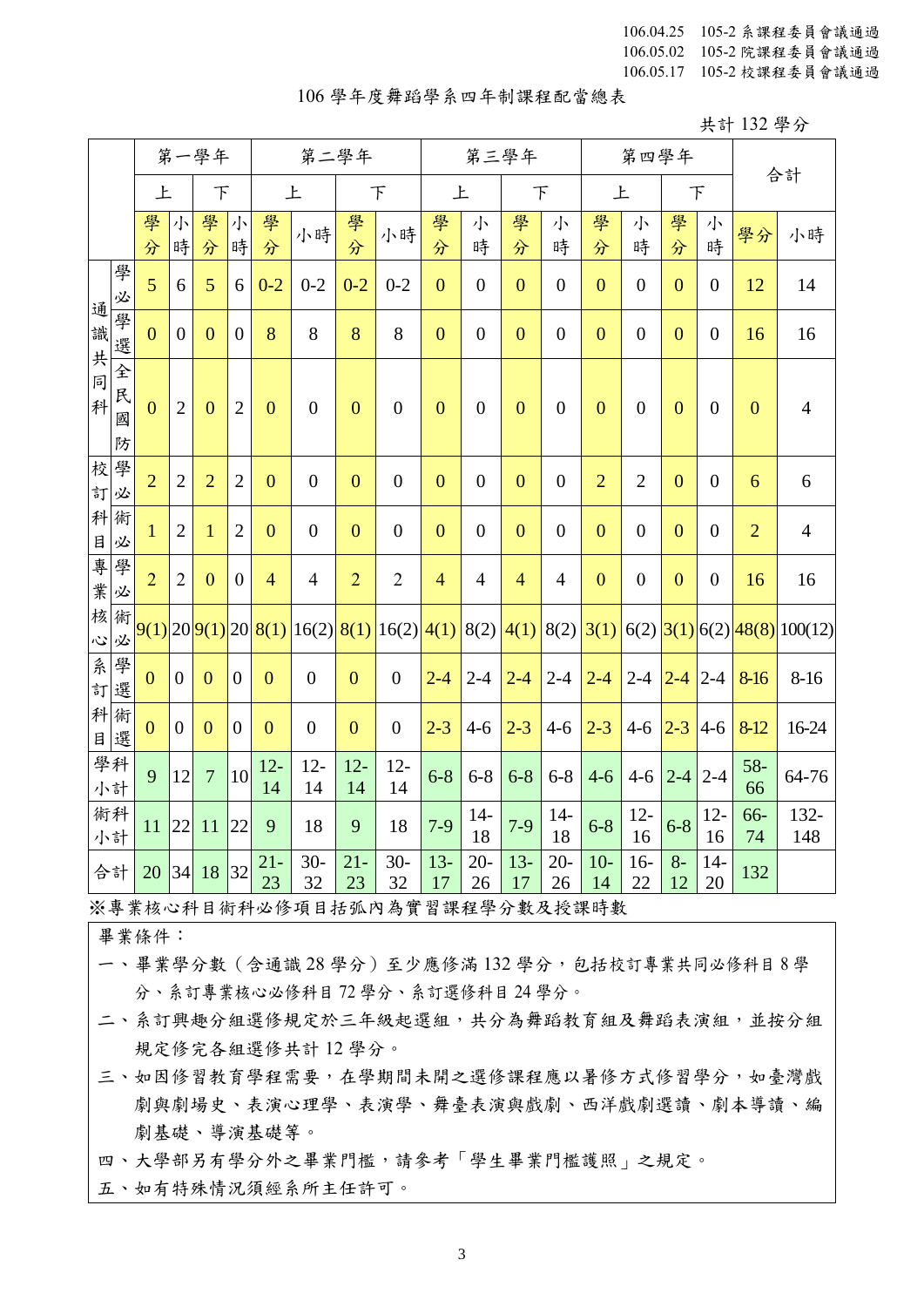## 106 學年度舞蹈學系四年制課程配當總表

共計 132 學分

## 一、校訂專業共同必修科目:8 學分(學科 6 學分,術科 2 學分)

|        | ペッ フ 灬 ハ ' フ ~  ク ゚ / l ー ー<br>課程代碼                                        | 科目名稱                                                              |                                                                                   |                |                | 時<br>必<br>選<br>數 |                | 734 F J J J<br>第一年 |                | 第二年            |                | 第三年            | 第四年            |              | 備<br>註 |
|--------|----------------------------------------------------------------------------|-------------------------------------------------------------------|-----------------------------------------------------------------------------------|----------------|----------------|------------------|----------------|--------------------|----------------|----------------|----------------|----------------|----------------|--------------|--------|
|        |                                                                            |                                                                   |                                                                                   |                |                | 俢                | 上              | $\top$             | 上              | $\top$         | 上              | $\top$         | 上              | 下            |        |
|        | 7002424                                                                    | 健康與體育概論<br>Education                                              | Introduction to Health and Physical                                               | 2              | $\overline{2}$ | 必                | 2              |                    |                |                |                |                |                |              |        |
|        | 7000019                                                                    | 人體解剖生理學                                                           | Human Anatomy and Physiology                                                      | 2              | $\overline{2}$ | 必                |                | $\overline{2}$     |                |                |                |                |                |              |        |
|        | 7001925                                                                    | 體育行政與管理<br>Administration and Management of Physical<br>Education | 2                                                                                 | $\overline{2}$ | 必              |                  |                |                    |                |                |                | $\overline{2}$ |                |              |        |
|        | 7001201                                                                    | 游泳<br>Swimming                                                    |                                                                                   | 1              | $\overline{2}$ | 必                |                | 1                  |                |                |                |                |                |              |        |
|        | 7002579                                                                    | 田徑<br>Track and Field                                             |                                                                                   | 1              | $\overline{2}$ | 必                | 1              |                    |                |                |                |                |                |              |        |
| 合計     |                                                                            |                                                                   |                                                                                   | 8              | 10             |                  | $\overline{3}$ | $\overline{3}$     | $\Omega$       | $\mathbf{0}$   | $\mathbf{0}$   | $\theta$       | $\overline{2}$ | $\mathbf{0}$ |        |
|        |                                                                            |                                                                   | 二、系訂專業必修科目: 72 學分 (學科 16 學分,術科 48 學分,實習 8 學分)                                     |                |                |                  |                |                    |                |                |                |                |                |              |        |
|        |                                                                            |                                                                   |                                                                                   | 學              | 時              | 必                | 第一年            |                    | 第二年            |                | 第三年            |                | 第四年            |              | 備      |
|        |                                                                            | 課程代碼                                                              | 科目名稱                                                                              | 分              | 數              | 選<br>俢           | $\mathbf{E}$   | $\top$             | 上              | $\top$         | E              | $\overline{F}$ | 上              | $\top$       | 註      |
|        | 7001858                                                                    |                                                                   | 藝術概論<br>Introduction to Arts                                                      | $\overline{2}$ | $\overline{2}$ | 必                | $\overline{2}$ |                    |                |                |                |                |                |              |        |
|        | 7001687                                                                    |                                                                   | 舞蹈課程設計<br>Dance Curriculum Design                                                 | $\overline{2}$ | $\overline{2}$ | 必                |                |                    | 2              |                |                |                |                |              |        |
| 學<br>科 | 7003094                                                                    |                                                                   | 藝術行政與管理<br>Art Administration and<br>Management                                   | $\overline{2}$ | 2              | 必                |                |                    |                |                | 2              |                |                |              |        |
|        | 7004011/7004012                                                            |                                                                   | 中國舞蹈史 (一)(二)<br><b>Chinese Dance History</b>                                      | $\overline{4}$ | $\overline{4}$ | 必                |                |                    | 2              | $\overline{2}$ |                |                |                |              |        |
|        | 7004013/7004014                                                            |                                                                   | 西洋舞蹈史 (一)(二)<br>Western Dance History                                             | $\overline{4}$ | $\overline{4}$ | 必                |                |                    |                |                | $\overline{2}$ | $\overline{2}$ |                |              |        |
|        | 7002043                                                                    |                                                                   | 動作分析<br>Movement Analysis                                                         | $\overline{2}$ | $\overline{2}$ | 必                |                |                    |                |                |                | $\overline{2}$ |                |              |        |
|        | 小計                                                                         |                                                                   |                                                                                   | 16             | 16             |                  | $\overline{2}$ | $\mathbf{0}$       | $\overline{4}$ | $\overline{2}$ | $\overline{4}$ | $\overline{4}$ | $\overline{0}$ | $\mathbf{0}$ |        |
|        | 7002164/7002165                                                            | 7002162/7002163 \                                                 | 中國舞基本動作 (一)(二)<br>Basic Movement of Chinese<br>Dance $(I)(\mathbb{I})$            | 2              | $\overline{4}$ | 必                | 1              | 1                  |                |                |                |                |                |              |        |
|        | 7002182/7002183<br>7002184/7002185<br>7002186/7002187<br>7002189/7002188   |                                                                   | 中國舞 (一) (二) (三)<br>$(\,\mathbb{Z}\,)$<br>Chinese Folk<br>Dance( $I)(II)(III)(IV)$ | 8              | 16             | 必                | 2              | 2                  | $\overline{2}$ | 2              |                |                |                |              |        |
| 術      | 7002166/7002167<br>7002168/7002169<br>7002170/7002171<br>科 7002172/7002173 |                                                                   | 芭蕾 (一)(二)(三)(四)<br>Ballet( $I)(II)(III)(IV)$                                      | 8              | 16             | 必                | $\overline{2}$ | $\overline{2}$     | $\overline{2}$ | 2              |                |                |                |              |        |
|        | 7002174/7002175<br>7002176/7002177<br>7002178/7002179<br>7002180/7002181   |                                                                   | 現代舞(一)(二)(三)(四)<br>Modern Dance( $I$ )( $II$ )<br>(III)(IV)                       | 8              | 16             | 必                | 2              | 2                  | $\overline{2}$ | $\overline{2}$ |                |                |                |              |        |
|        |                                                                            | $7001652 \cdot 7001653$                                           | 舞蹈音樂 (一)(二)<br>Dance Music( $I)(II)$                                              | $\overline{2}$ | $\overline{4}$ | 必                | $\mathbf{1}$   | $\mathbf{1}$       |                |                |                |                |                |              |        |
|        |                                                                            | $7003602 \cdot 7003603$                                           | 音樂形式與風格 (一)(二)<br>Music Form and Style                                            | $\overline{2}$ | $\overline{4}$ | 必                |                |                    | 1              | $\mathbf{1}$   |                |                |                |              |        |
|        |                                                                            | $7000205 \cdot 7000206$                                           | 臺灣舞蹈 (一)(二)                                                                       | $\overline{2}$ | $\overline{4}$ | 必                |                |                    |                |                | $\mathbf{1}$   | $\mathbf{1}$   |                |              |        |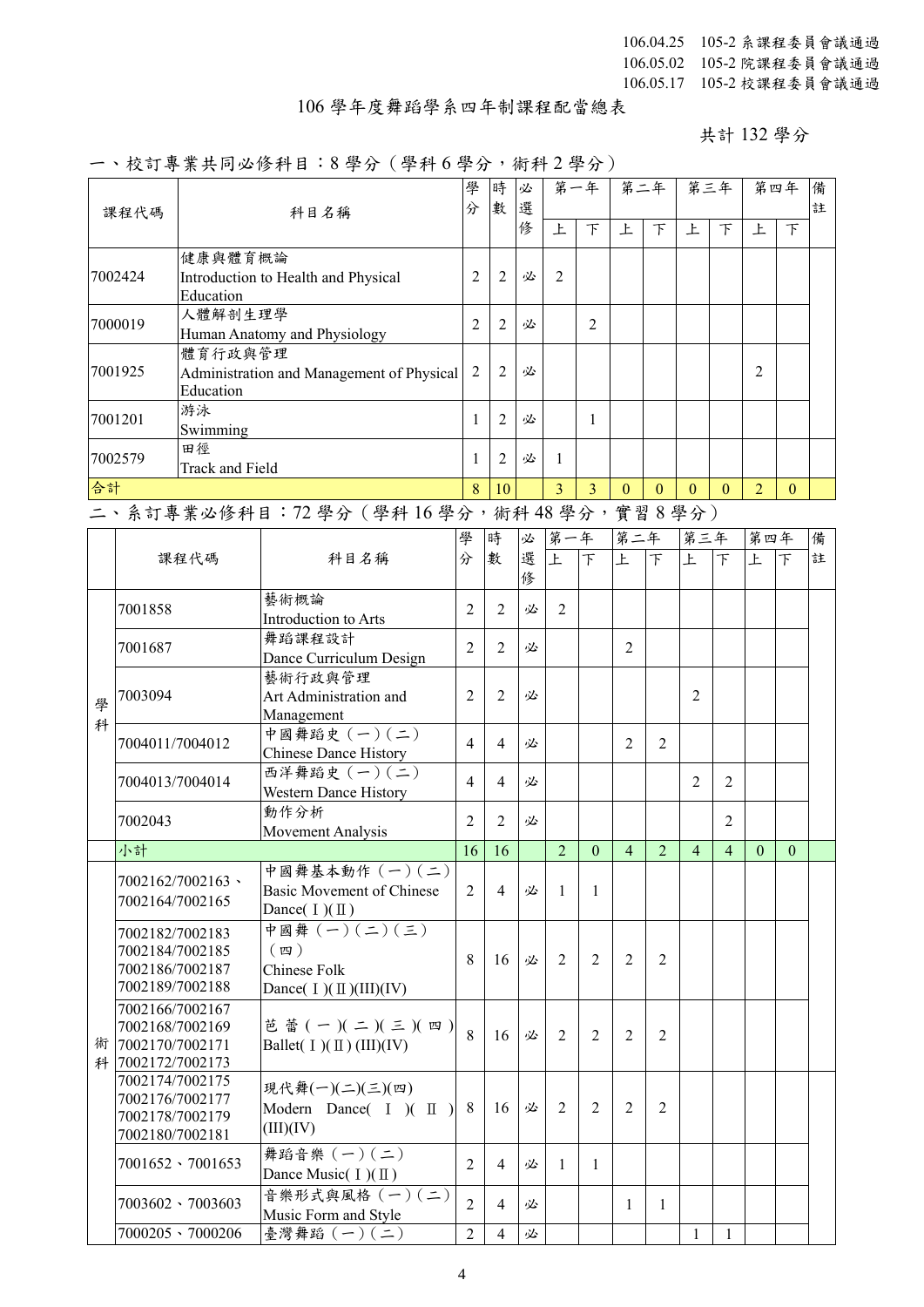106.04.25 105-2 系課程委員會議通過

106.05.02 105-2 院課程委員會議通過

|    |                         |                                                     |                |                |   |                 |    |    |              |   |                |                |                | 106.05.17 105-2 校課程委員會議通過 |
|----|-------------------------|-----------------------------------------------------|----------------|----------------|---|-----------------|----|----|--------------|---|----------------|----------------|----------------|---------------------------|
|    |                         | Taiwanese Ethnic Dance                              |                |                |   |                 |    |    |              |   |                |                |                |                           |
|    | 7001637 \ 7001638       | 舞蹈即興 $(-)(-)$                                       | $\overline{2}$ | $\overline{4}$ | 必 | -1              | 1  |    |              |   |                |                |                |                           |
|    |                         | Dance Improvisation( $I$ )( $\Pi$ )                 |                |                |   |                 |    |    |              |   |                |                |                |                           |
|    | $7001666 \cdot 7001667$ | 舞蹈創作 (一、二)                                          | $\overline{2}$ | $\overline{4}$ |   |                 |    |    |              |   |                |                |                |                           |
|    |                         | Dance Choreography( I)(II)                          |                |                | 必 |                 |    | 1  | 1            |   |                |                |                |                           |
|    | 7003614/7003728         | 中國舞技巧進階 (一)                                         |                |                |   |                 |    |    |              |   |                |                |                |                           |
|    | 7003615/7003729         | $(\equiv) (\equiv) (\equiv)$                        | $\overline{4}$ | 8              | 必 |                 |    |    |              |   |                |                |                |                           |
|    | 7003616/7003730         | <b>Advanced Chinese Folk</b>                        |                |                |   |                 |    |    |              | 1 | $\overline{1}$ | 1              | $\mathbf{1}$   |                           |
|    | 7003617/7003731         | Dance( $I$ )( $\mathbb{II}$ )( $\mathbb{II}$ )( IV) |                |                |   |                 |    |    |              |   |                |                |                |                           |
|    | 7003618/7003732         | 芭蕾技巧進階 (一)(二)                                       |                |                |   |                 |    |    |              |   |                |                |                |                           |
|    | 7003619/7003733         | $(\boldsymbol{\Xi})$ $(\boldsymbol{\Xi})$           | $\overline{4}$ | 8              | 必 |                 |    |    |              |   |                | 1              |                |                           |
|    | 7003620/7003734         | Advanced Ballet $(I)(\mathbb{I})$                   |                |                |   |                 |    |    |              | 1 | $\overline{1}$ |                | 1              |                           |
|    | 7003621/7003735         | $(\mathbb{I})$ (IV)                                 |                |                |   |                 |    |    |              |   |                |                |                |                           |
|    | 7003622/7003736         | 現代舞技巧進階 (一)                                         |                |                |   |                 |    |    |              |   |                |                |                |                           |
|    | 7003623/7003737         | $(\equiv) (\equiv) (\equiv)$                        | $\overline{4}$ | 8              | 必 |                 |    |    |              | 1 | $\overline{1}$ | 1              | $\mathbf{1}$   |                           |
|    | 7003624/7003738         | <b>Advanced Modern Dance</b>                        |                |                |   |                 |    |    |              |   |                |                |                |                           |
|    | 7003625/7003739         | $(1)(\mathbb{I})(\mathbb{I})(\mathbb{N})$           |                |                |   |                 |    |    |              |   |                |                |                |                           |
|    |                         | 劇場管理與實務(一)(二)                                       |                |                |   |                 |    |    |              |   |                |                |                |                           |
|    | $7001703 \cdot 7001704$ | Theater Management and                              | $\overline{2}$ | $\overline{4}$ | 必 | -1              | 1  |    |              |   |                |                |                |                           |
|    |                         | Practice( $I)(II)$                                  |                |                |   |                 |    |    |              |   |                |                |                |                           |
|    |                         | 演出實習 $(-)(-)(\le)$                                  |                |                |   |                 |    |    |              |   |                |                |                |                           |
| 實  | 7001567 \7001569        | $(\n$ 四 )                                           | $\overline{4}$ | 8              | 必 |                 |    | 1  | $\mathbf{1}$ | 1 | -1             |                |                |                           |
| 習  | 7001571 \ 7001574       | Dance                                               |                |                |   |                 |    |    |              |   |                |                |                |                           |
|    |                         | Practicum( $I$ )( $II$ )( $III$ )( $IV$ )           |                |                |   |                 |    |    |              |   |                |                |                |                           |
|    |                         | 畢業製作 (一)(二)                                         |                |                |   |                 |    |    |              |   |                |                |                |                           |
|    | 7001127 \ 7001128       | Final Performance Production                        | $\overline{2}$ | $\overline{4}$ | 必 |                 |    |    |              |   |                | 1              | 1              |                           |
|    |                         | for Graduation $(I)(\mathbb{I})$                    |                |                |   |                 |    |    |              |   |                |                |                |                           |
|    | 小計                      |                                                     | 56             | 112            |   | 10 <sup>1</sup> | 10 | 9  | 9            | 5 | 5              | $\overline{4}$ | $\overline{4}$ |                           |
| 合計 |                         |                                                     | 72             | 130            |   | 12              | 10 | 13 | 11           | 9 | 9              | 4              | 4              |                           |

三、系訂選修科目:24 學分(學生依興趣選組做為專業發展方向)

|                       |        | 課程代碼                                                                                                                                                              | 科目名稱                                                                                                                                                                                                                                                                                          | 學 | 時              | 必選修 |          | 第一年 第二年  |          |          |                | 第三年            |                | 第四年            | 備      |
|-----------------------|--------|-------------------------------------------------------------------------------------------------------------------------------------------------------------------|-----------------------------------------------------------------------------------------------------------------------------------------------------------------------------------------------------------------------------------------------------------------------------------------------|---|----------------|-----|----------|----------|----------|----------|----------------|----------------|----------------|----------------|--------|
|                       |        |                                                                                                                                                                   |                                                                                                                                                                                                                                                                                               | 分 | 數              |     | 上        | 下        | 上        | $\top$   | 上              | $\top$         | 上              | $\top$         | 註      |
|                       |        | 7001058                                                                                                                                                           | 教育概論<br>Introduction of Education                                                                                                                                                                                                                                                             | 2 | $\overline{2}$ | 必選  |          |          |          |          | $\overline{2}$ |                |                |                |        |
| 舞<br>蹈<br>教<br>育<br>組 |        | 7002494                                                                                                                                                           | 兒童舞蹈教育<br>Dance Education for Children                                                                                                                                                                                                                                                        | 2 | $\overline{2}$ | 必選  |          |          |          |          |                | $\overline{2}$ |                |                |        |
|                       | 學<br>科 | 7001674                                                                                                                                                           | 舞蹈評論<br>Dance Criticism                                                                                                                                                                                                                                                                       | 2 | $\overline{2}$ | 必選  |          |          |          |          |                |                | $\overline{c}$ |                |        |
|                       |        | 7001744                                                                                                                                                           | 論文寫作<br><b>Essay Writing</b>                                                                                                                                                                                                                                                                  | 2 | $\overline{2}$ | 必選  |          |          |          |          |                |                |                | $\overline{2}$ |        |
|                       |        | 小計                                                                                                                                                                |                                                                                                                                                                                                                                                                                               |   | 8              |     | $\theta$ | $\Omega$ | $\Omega$ | $\Omega$ | $\overline{2}$ | $\overline{2}$ | $\overline{2}$ | $\overline{2}$ |        |
| 舞<br>蹈<br>表<br>演<br>組 | 術<br>科 | $7000192 -$<br>7000193<br>7000194、<br>7000195<br>$7001262$ $\cdot$<br>7001263<br>$7001264$ $\cdot$<br>7001265<br>$7003626$ \<br>7003627<br>$7003628 -$<br>7003629 | 古典芭蕾 (一)(二)(三)<br>(四)<br>Classical Ballet $(1)(\mathbb{I})$<br>$(\mathbb{I})$ (IV)<br>當代舞蹈 $(-)(-)(-)(\equiv)$<br>(四)<br>Contemporary Dance $(1)(\mathbb{I})$<br>$(\mathbb{II})(\mathbb{N})$<br>民間舞蹈 (一)(二)(三)<br>(四)<br>Chinese Ethnic Dance<br>$(1)(\mathbb{I})(\mathbb{I})(\mathbb{I})(N)$ | 8 | 16             | 必選  |          |          |          |          | $\overline{2}$ | 2              | $\mathfrak{D}$ | 2              | 三<br>選 |
|                       |        | 小計                                                                                                                                                                |                                                                                                                                                                                                                                                                                               | 8 | 16             |     |          |          |          |          | $\mathfrak{D}$ | $\overline{2}$ | $\overline{2}$ | $\overline{2}$ |        |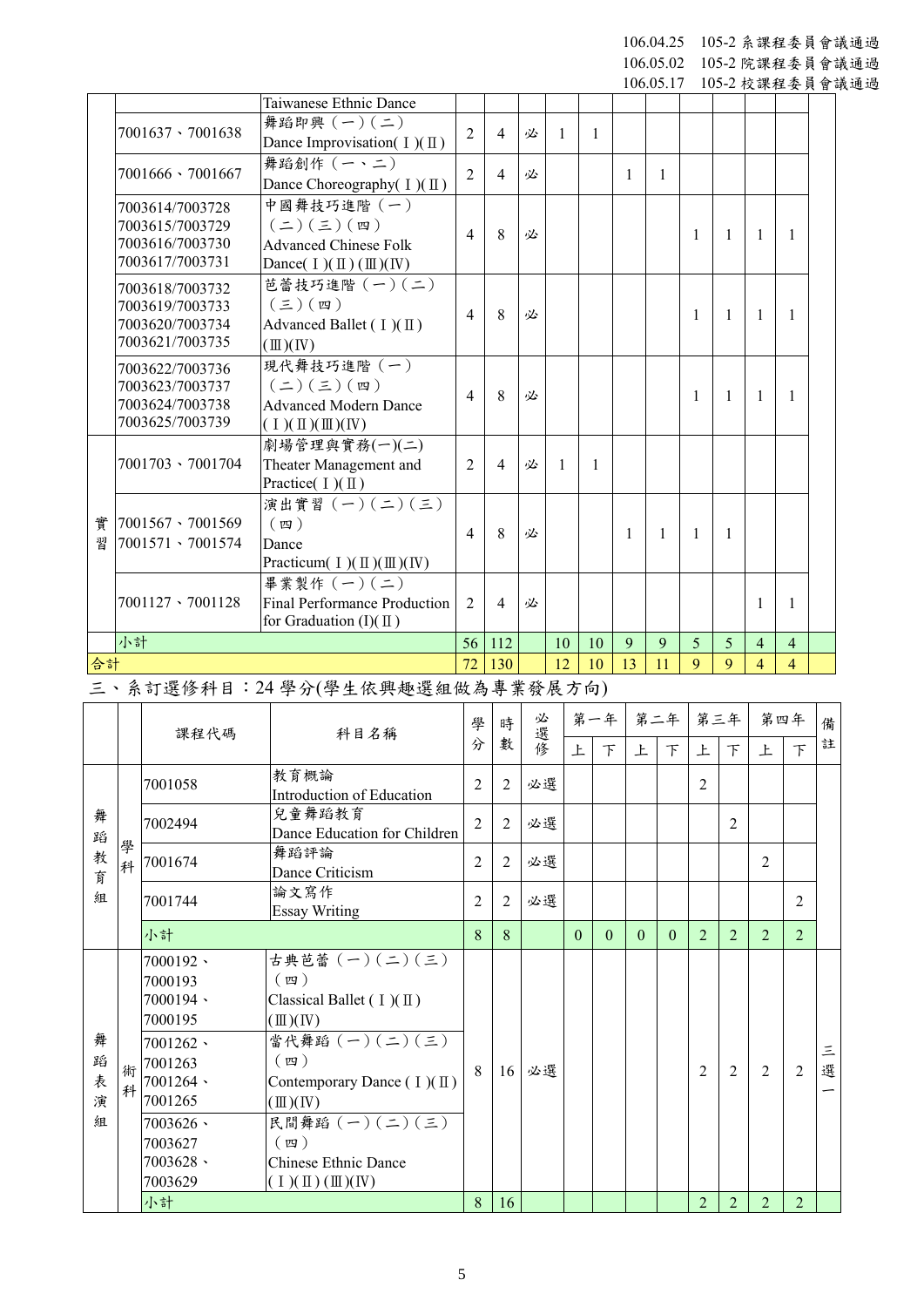106.04.25 10 5 - 2 系課程委員會議通過

106.05.02 105 - 2 院課程委員會議通過

|                  |   |                                                        |                                                                                                           |                |                  |    |  | 106.05.17 |              |              |              |              |                               | 105-2 校課程委員會議通過 |
|------------------|---|--------------------------------------------------------|-----------------------------------------------------------------------------------------------------------|----------------|------------------|----|--|-----------|--------------|--------------|--------------|--------------|-------------------------------|-----------------|
|                  |   | $7002808 -$<br>7002811                                 | 舞蹈教學 (一)(二)<br>Instruction in Dance( $I$ )( $\mathbb{I}$ )                                                | $\overline{2}$ | $\overline{4}$   | 必選 |  |           | 1            | 1            |              |              | 教<br>學                        |                 |
| 分<br>組<br>選<br>俢 |   | $7004016$ $\cdot$<br>術 7004054                         | 舞蹈教學實習 (一)(二)<br>Practicum in Dance<br>Teaching( $I)(II)$                                                 | $\overline{2}$ | $\overline{4}$   | 必選 |  |           |              |              | 1            | $\mathbf{1}$ | 或<br>編<br>創                   |                 |
|                  | 科 | $7002809 -$<br>7002810<br>$7002234$ $\cdot$<br>7002235 | 舞蹈編創 $(-)(\le)(\le)$<br>$(\n$ 四 )<br>Instruction in Dance<br>$(1)(\mathbb{I})(\mathbb{I})(\mathbb{I})(N)$ | 4              | 8                | 必選 |  |           | 1            | 1            | 1            | $\mathbf{1}$ | $\equiv$<br>選                 |                 |
|                  |   | 小計                                                     |                                                                                                           | $\overline{4}$ | $\boldsymbol{8}$ |    |  |           | $\mathbf{1}$ | $\mathbf{1}$ | $\mathbf{1}$ | $\mathbf{1}$ |                               |                 |
| 合計               |   |                                                        |                                                                                                           | 12             | 16(              |    |  |           |              |              |              |              |                               |                 |
|                  |   |                                                        |                                                                                                           |                | (24)             |    |  |           |              |              |              |              |                               |                 |
|                  |   | 7000642                                                | 美學<br>Aesthetics                                                                                          | $\overline{2}$ | $\overline{2}$   | 選  |  |           |              |              |              |              |                               |                 |
|                  |   | 7002236                                                | 教育心理學概論<br>Introduction of Psychological<br>Foundations of Education                                      | $\overline{2}$ | $\overline{2}$   | 選  |  |           |              |              |              |              |                               |                 |
|                  |   | 7002039                                                | 舞蹈教育理論與實務<br>Theory and Practice of Dance<br>Education                                                    | $\overline{2}$ | $\overline{2}$   | 選  |  |           |              |              |              |              |                               |                 |
|                  |   | 7001662                                                | 舞蹈教學法<br>Dance Pedagogy                                                                                   | $\overline{2}$ | $\overline{2}$   | 選  |  |           |              |              |              |              |                               |                 |
|                  |   | 7001565                                                | 歌劇鑑賞<br>Appreciation of Opera                                                                             | $\overline{2}$ | $\overline{2}$   | 選  |  |           |              |              |              |              |                               |                 |
|                  |   | 7003785                                                | 舞蹈教學音樂分析<br>Analysis of Music for Dance<br>Course                                                         | $\overline{2}$ | $\overline{2}$   | 選  |  |           |              |              |              |              |                               |                 |
|                  |   | 7003630                                                | 舞蹈音樂賞析<br>Appreciation fo Dance Music                                                                     | $\overline{2}$ | $\overline{2}$   | 選  |  |           |              |              |              |              |                               |                 |
|                  |   | 7000449                                                | 多媒體製作<br>Multi-media Production                                                                           | $\overline{2}$ | $\overline{2}$   | 選  |  |           |              |              |              |              |                               |                 |
|                  |   | 7002248                                                | 舞臺攝影<br><b>Stage Photography</b>                                                                          | $\overline{2}$ | 2                | 選  |  |           |              |              |              |              | 需                             |                 |
| 共<br>同學科選修       |   | 7002493                                                | 藝文活動行銷與傳播<br>Marketing for Arts and<br><b>Cultural Activities</b>                                         | $\overline{2}$ | 2                | 選  |  |           |              |              | 8            |              | 俢<br>滿<br>$\overline{4}$<br>科 |                 |
|                  |   | 7001525                                                | 運動賽會管理<br>Management of Sport Events                                                                      | $\overline{2}$ | $\overline{2}$   | 選  |  |           |              |              |              |              | 8<br>學                        |                 |
|                  |   | 7003751                                                | 資料蒐集與應用<br>Data Collection and<br>Application                                                             | $\overline{2}$ | 2                | 選  |  |           |              |              |              |              | 分                             |                 |
|                  |   | 7004171                                                | 創造性戲劇<br>Creative Drama                                                                                   | $\overline{2}$ | $\overline{2}$   | 選  |  |           |              |              |              |              |                               |                 |
|                  |   | 7003995                                                | 臺灣戲劇與劇場史<br>History of Dram and Theatre in<br>Taiwan                                                      | $\overline{2}$ | $\overline{2}$   | 選  |  |           |              |              |              |              |                               |                 |
|                  |   | 7003996                                                | 表演心理學<br>Performing Psychology                                                                            | $\overline{2}$ | 2                | 選  |  |           |              |              |              |              |                               |                 |
|                  |   | 7003997                                                | 表演學<br>Acting                                                                                             | $\overline{2}$ | 2                | 選  |  |           |              |              |              |              |                               |                 |
|                  |   | 7003998                                                | 舞臺表演與戲劇<br>Theatrics and Dramatics                                                                        | $\overline{2}$ | 2                | 選  |  |           |              |              |              |              |                               |                 |
|                  |   | 7003999                                                | 西洋戲劇選讀<br>Masterpieces<br>of<br>Western<br>Drama                                                          | $\overline{2}$ | $\overline{2}$   | 選  |  |           |              |              |              |              |                               |                 |
|                  |   | 7004007                                                | 劇本導讀<br>Introductory Reading of Plays                                                                     | $\overline{2}$ | 2                | 選  |  |           |              |              |              |              |                               |                 |
|                  |   | 7004008                                                | 編劇基礎<br><b>Playwriting Basics</b>                                                                         | $\overline{2}$ | 2                | 選  |  |           |              |              |              |              |                               |                 |

6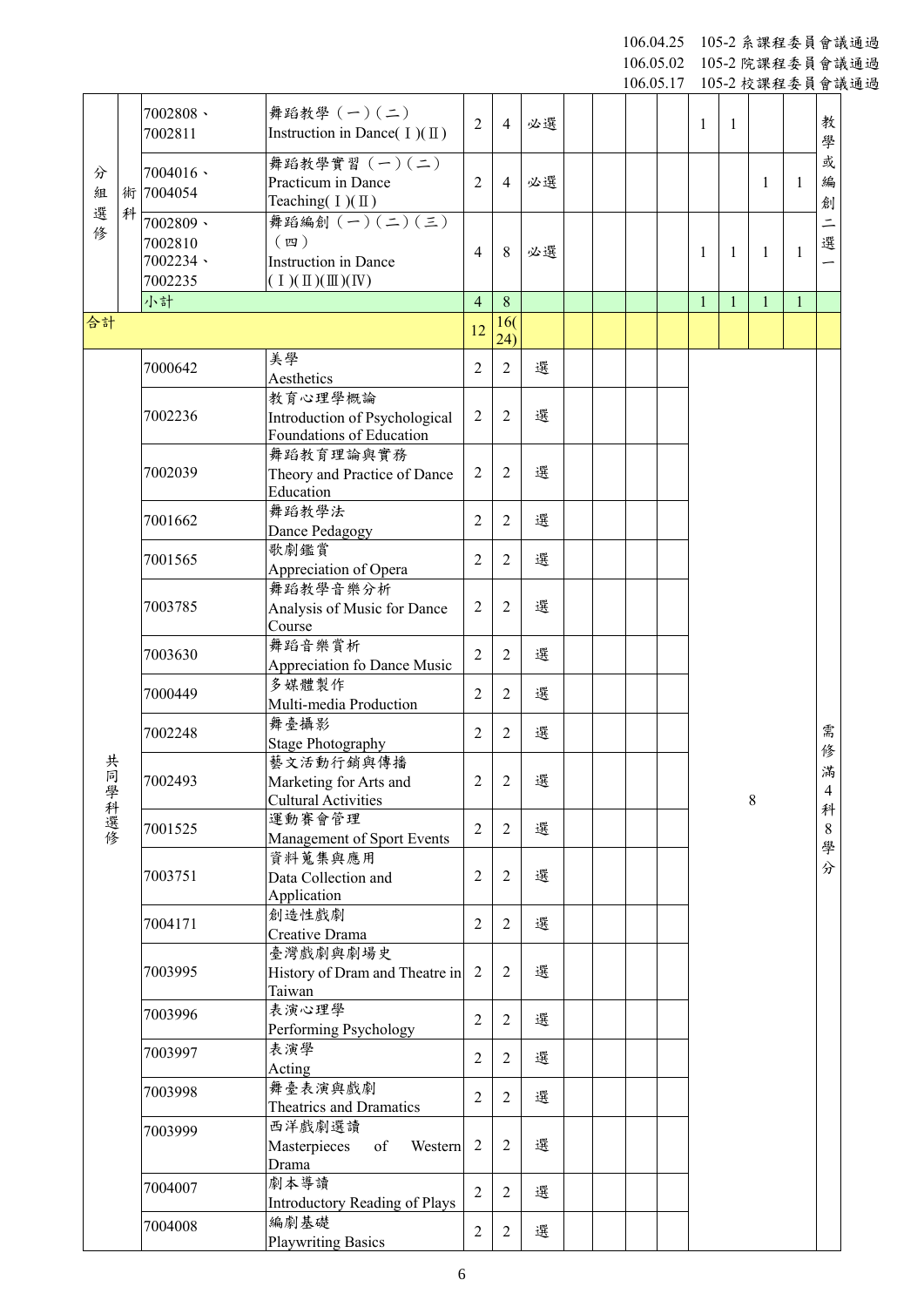106.04.25 10 5 - 2 系課程委員會議通過

106.05.02 105 - 2 院課程委員會議通過

|        |        |         |                                      |                |                |   |              |              | 106.05.17    |              | 105-2 校課程委員會議通過 |                |  |
|--------|--------|---------|--------------------------------------|----------------|----------------|---|--------------|--------------|--------------|--------------|-----------------|----------------|--|
|        |        | 7004009 | 導演基礎                                 | $\overline{2}$ | $\overline{2}$ | 選 |              |              |              |              |                 |                |  |
|        |        |         | <b>Directing Basics</b>              |                |                |   |              |              |              |              |                 |                |  |
|        |        | 7004010 | 舞蹈與科技<br>Dance and Technology        | $\overline{c}$ | $\overline{2}$ | 選 |              |              |              |              |                 |                |  |
|        |        |         | 其他<br>other                          | $\overline{2}$ | $\overline{2}$ | 選 |              |              |              |              |                 |                |  |
| 小計     |        |         |                                      | 8              | 8              |   | $\mathbf{0}$ | $\mathbf{0}$ | $\mathbf{0}$ | $\mathbf{0}$ | 8               |                |  |
|        |        |         | 創意潛能開發                               |                |                |   |              |              |              |              |                 |                |  |
|        |        | 7003631 | Exploration of creative              | $\mathbf{1}$   | $\overline{2}$ | 選 |              |              |              |              |                 |                |  |
|        |        |         | potential                            |                |                |   |              |              |              |              |                 |                |  |
|        |        |         | 表演創意專題                               |                |                |   |              |              |              |              |                 |                |  |
|        | 表      | 7003632 | Thematic of performance              | $\mathbf{1}$   | $\overline{2}$ | 選 |              |              |              |              |                 |                |  |
|        | 演      |         | creativity                           |                |                |   |              |              |              |              |                 |                |  |
|        | 實      | 7002247 | 表演基本訓練                               | $\mathbf{1}$   | $\overline{2}$ | 選 |              |              |              |              |                 |                |  |
|        | 務      |         | <b>Basic Training of Acting</b>      |                |                |   |              |              |              |              |                 |                |  |
|        | 課      | 7000531 | 兒童劇場<br>Theatre for Children         | 1              | $\overline{2}$ | 選 |              |              |              |              |                 |                |  |
|        | 群      |         | 名作實習                                 |                |                |   |              |              |              |              |                 |                |  |
|        |        | 7002246 | Dance Repertory                      | 1              | $\overline{2}$ | 選 |              |              |              |              |                 |                |  |
|        |        |         | 表演實務                                 |                |                |   |              |              |              |              |                 |                |  |
|        |        | 7004163 | Performing Practicum                 | $\mathbf{1}$   | $\overline{2}$ | 選 |              |              |              |              |                 |                |  |
|        |        |         | 舞蹈音樂製作                               |                |                |   |              |              |              |              |                 |                |  |
|        |        | 7002681 | Dance Music Production               | 1              | $\overline{2}$ | 選 |              |              |              |              |                 |                |  |
|        |        | 7003128 | 舞臺設計                                 | $\mathbf{1}$   | $\overline{2}$ | 選 |              |              |              |              |                 |                |  |
|        | 劇      |         | <b>Stage Design</b>                  |                |                |   |              |              |              |              |                 |                |  |
|        | 場      | 7001641 | 舞蹈服裝設計                               | $\mathbf{1}$   | $\overline{2}$ | 選 |              |              |              |              |                 |                |  |
|        | 實      |         | Dance Costume Design                 |                |                |   |              |              |              |              |                 |                |  |
|        | 務      | 7003635 | 舞臺燈光設計與實務                            | 1              | $\overline{2}$ | 選 |              |              |              |              |                 |                |  |
|        | 課      |         | <b>Stage Lighting Design</b><br>舞臺化粧 |                |                |   |              |              |              |              |                 |                |  |
|        | 群      | 7003129 | <b>Stage Makeup</b>                  | $\mathbf{1}$   | $\overline{2}$ | 選 |              |              |              |              |                 | 需              |  |
| 共<br>同 |        |         | 舞臺實務                                 |                |                |   |              |              |              |              |                 | 俢              |  |
| 術      |        | 7004164 | <b>Theater Practicum</b>             | 1              | $\overline{2}$ | 選 |              |              |              |              |                 | 滿              |  |
| 科      |        |         | 舞蹈治療                                 |                |                |   |              |              |              |              | 4               | 4<br>科         |  |
| 選      |        | 7001644 | Dance Therapy                        | 1              | 2              | 選 |              |              |              |              |                 | $\overline{4}$ |  |
| 俢      | 身心     | 7001028 | 接觸即興                                 | $\mathbf{1}$   | $\overline{2}$ | 選 |              |              |              |              |                 | 學              |  |
|        |        |         | Contact Improvisation                |                |                |   |              |              |              |              |                 | 分              |  |
|        | 領      | 7000508 | 肢體開發                                 | $\mathbf{1}$   | $\overline{2}$ | 選 |              |              |              |              |                 |                |  |
|        | 域      |         | <b>Body Development</b>              |                |                |   |              |              |              |              |                 |                |  |
|        | 課<br>群 | 7002309 | 指壓與按摩                                | $\mathbf{1}$   | $\overline{2}$ | 選 |              |              |              |              |                 |                |  |
|        |        |         | Acupressure and Massage<br>運動傷害與急救   |                |                |   |              |              |              |              |                 |                |  |
|        |        | 7003112 | Sports Injury and First Aid          | $\mathbf{1}$   | $\overline{2}$ | 選 |              |              |              |              |                 |                |  |
|        |        |         | 有氧舞蹈                                 |                |                |   |              |              |              |              |                 |                |  |
|        |        | 7003514 | Aerobic Dance                        | $\mathbf{1}$   | $\overline{2}$ | 選 |              |              |              |              |                 |                |  |
|        |        | 7001752 | 踢踏舞                                  | 1              | $\overline{2}$ | 選 |              |              |              |              |                 |                |  |
|        |        |         | Tap Dance                            |                |                |   |              |              |              |              |                 |                |  |
|        |        | 7001814 | 爵士舞蹈                                 | $\mathbf{1}$   | $\overline{2}$ | 選 |              |              |              |              |                 |                |  |
|        | 休      |         | Jazz Dance                           |                |                |   |              |              |              |              |                 |                |  |
|        | 閒      | 7002402 | 運動舞蹈                                 | $\mathbf{1}$   | $\overline{2}$ | 選 |              |              |              |              |                 |                |  |
|        | 舞      |         | Dance-Sport                          |                |                |   |              |              |              |              |                 |                |  |
|        | 蹈      | 7002250 | 流行舞蹈                                 | $\mathbf{1}$   | $\overline{2}$ | 選 |              |              |              |              |                 |                |  |
|        | 課      |         | Popular Dance                        |                |                |   |              |              |              |              |                 |                |  |
|        | 群      | 7001259 | 瑜珈                                   | $\mathbf{1}$   | $\overline{2}$ | 選 |              |              |              |              |                 |                |  |
|        |        |         | Yoga                                 |                |                |   |              |              |              |              |                 |                |  |
|        |        | 7002365 | 彼拉提斯<br>Pilates                      | $\mathbf{1}$   | $\overline{2}$ | 選 |              |              |              |              |                 |                |  |
|        |        |         | 競技啦啦隊                                |                |                |   |              |              |              |              |                 |                |  |
|        |        | 7001880 | Cheer Leading                        | 1              | $\overline{2}$ | 選 |              |              |              |              |                 |                |  |
|        |        |         |                                      |                |                |   |              |              |              |              |                 |                |  |